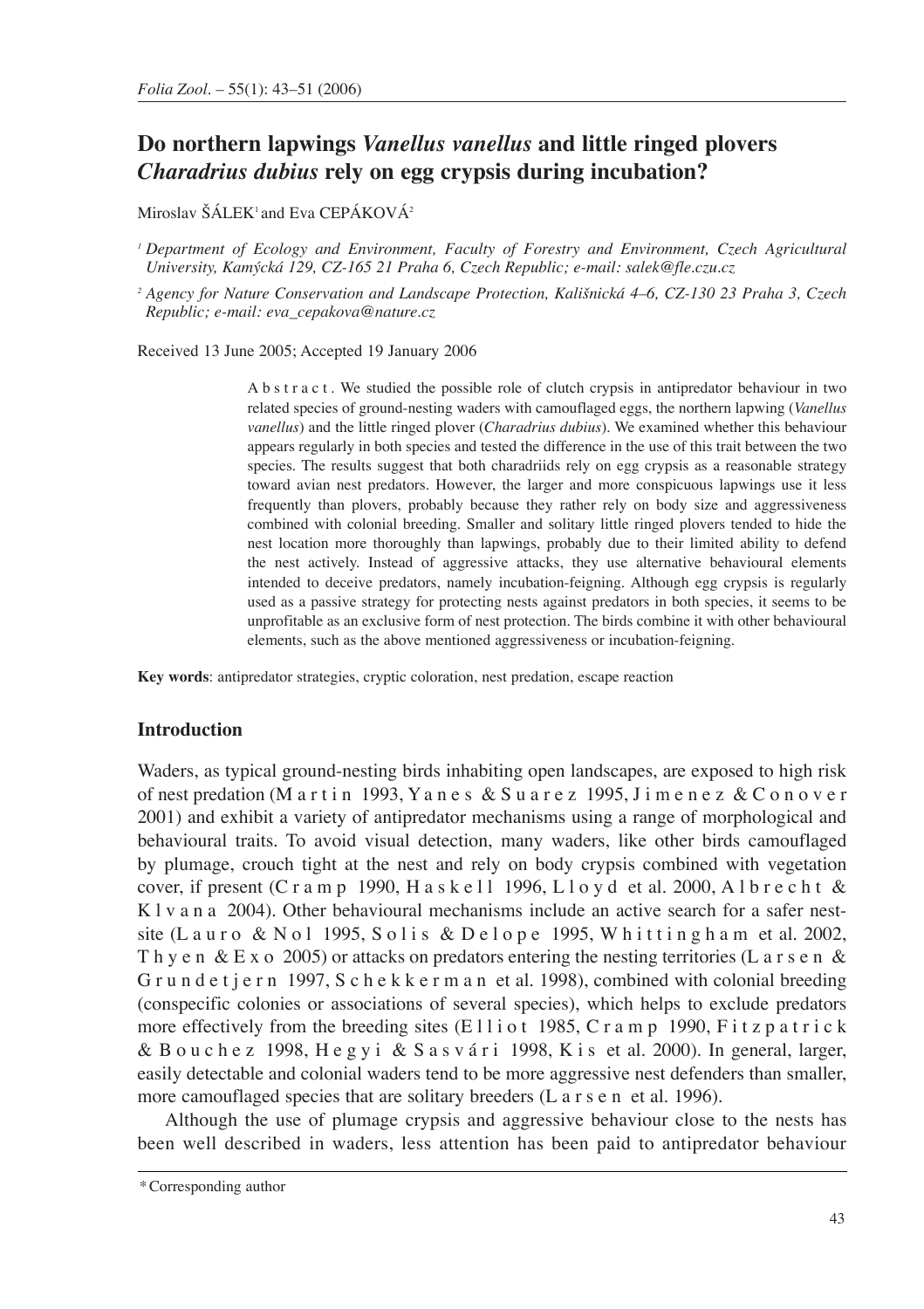associated with egg crypsis. The pattern of egg coloration in some birds is considered as an adaptive attribute enhancing camouflage of the clutch against visually-oriented predators (Hockey 1982, Westmoreland & Kiltie 1996, Blanco & Bertellotti 2002, S a n c h e z et al. 2004), especially in ground-nesting birds (M o r e n o  $\&$ O s o r n o 2003). Since waders possess cryptically pigmented eggs as a rule (G  $\ln z$  von B l o t z h e i m et al. 1975, C r a m p 1990), it might be assumed that prudent leaving of the nest by a parent might be used at least in some less camouflaged species as an alternative to the use of plumage crypsis, i.e. the birds can decide to leave the nest and to rely on the crypsis of their clutch. Corresponding behaviour has been observed in the small and cryptic Temminck´s stint (*Calidris temminckii*) by K o i v u l a & R ö n k ä (1998). South American southern lapwing (*Vanellus chilensis*) also "regularly exhibit early surreptitious departure, quietly running from the nest in a crouched position" (W a l t e r s 1990). However, these studies are based on responses of birds to disturbance by humans and thus do not allow a distinction between risk solely for the clutch and risk for the incubating adults themselves. It has yet to be quantified whether waders with camouflage rendered eggs nesting in open habitats with low vegetation cover (e.g. plovers) regularly use egg crypsis as a protective strategy against visually oriented predators of nests. References suggesting the existence of this behavioural trait are episodic and lack quantitative outputs  $(C r a m p 1990)$ .

This study investigates the use of escape behaviour as a response to an approaching nest predator in two related ground-nesting species inhabiting open landscapes – the northern lapwing (*Vanellus vanellus*) and the little ringed plover (*Charadrius dubius*). These two species differ in size, coloration and breeding patterns. The northern lapwing (further referred to as 'lapwing') is a large and conspicuous charadriid with dark iridescent purplegreen plumage of hindneck and upperparts. It inhabits a wide range of wetlands, such as fens, bogs and marshes, but also farmland substitutes typically with a sparse mosaic of vegetation producing grey-brown or grey-green tints of the field surface. It may breed solitarily, but loose colonies are preferably established in suitable habitats. The little ringed plover ('plover') is a small wader with dull brown plumage covering most of the upper body parts (nape, back, coverts, tail). As a rule, solitary pairs breed and occupy bare or sparsely vegetated grounds with gravel, shingle or sandy flats on river banks and drained ponds. The nests of both species are shallow scrapes lined with a material from the surroundings, i.e. usually with dry plant stems (lapwing) and small shingles or grit (plover). Lapwing eggs are olive, brown or umber with black spots or streaks. Plover eggs have stone, buff or pale brown ground colour with small dark brown spots and streaks (G l u t z von B l o t z h e i m et al. 1975, C r a m p 1990, H u d e c &  $\check{S}$  t' a s t n  $\check{V}$  2005).

The combination of nest lining and dull-pigmented four-egg clutches seem to provide an efficient masking pattern toward visually oriented predators in both species, at least in their commonly used breeding habitats. On the other hand, adults of the two species differ in size and conspicuousness, plovers being smaller and more camouflaged and thus less visible in the field than lapwings. The larger, colonially breeding lapwings are skilled defenders of their nests against predators (E 11 i o t 1985, K i s et al. 2000), though plovers may also use aggressive attacks against various intruders in the nest vicinity (C r a m p 1990).

If these open-nesting waders use egg crypsis as a regular response to an approaching visually oriented nest predator, their behavioural repertoire should include the element of passively leaving the nest in the presence of such a predator. Therefore, we firstly examined whether this behaviour appears, as a rule, in both these plovers. Secondly, we tested whether the lapwing uses nest leaving in the presence of a predator more frequently than the plover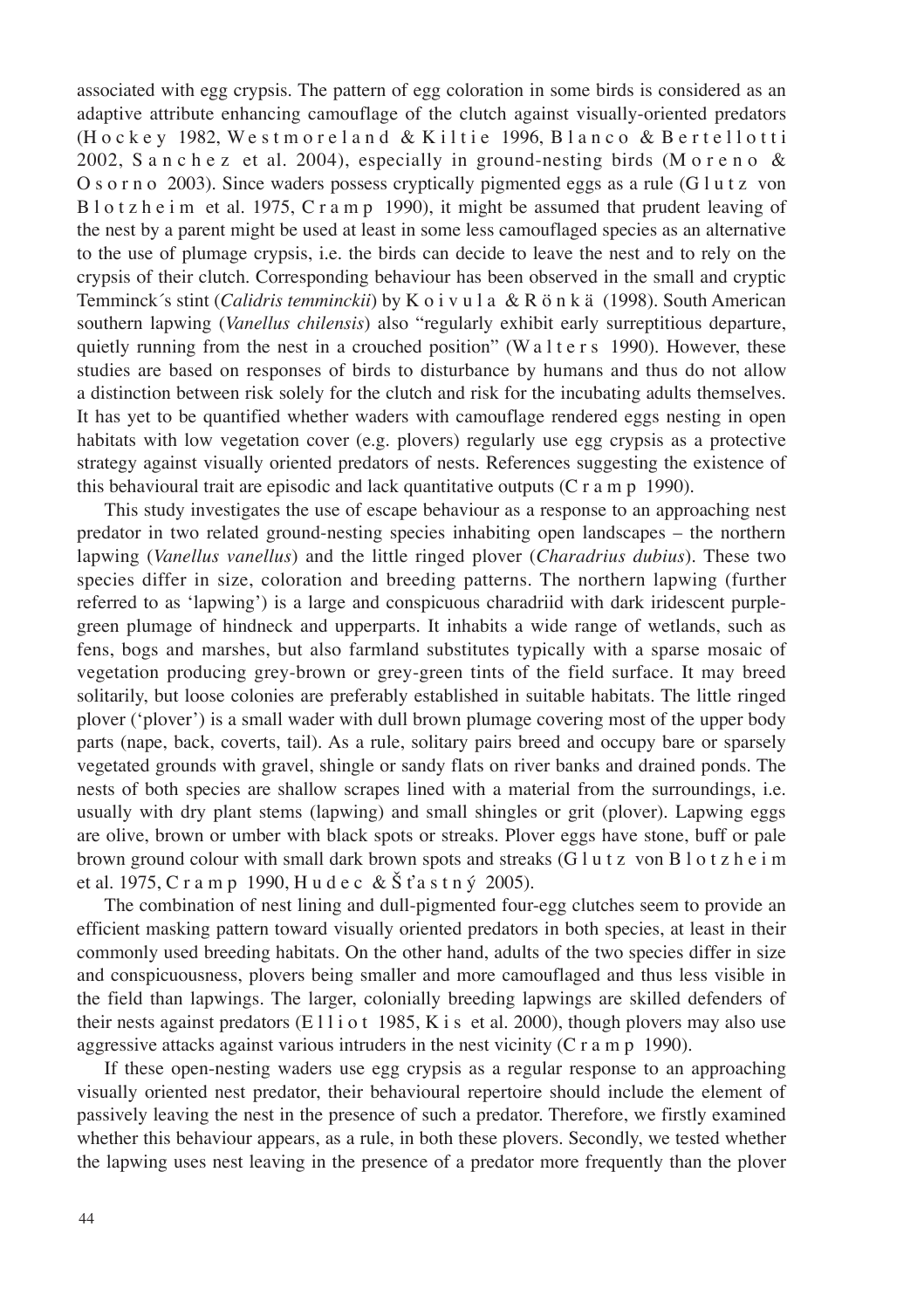because of body conspicuousness or, conversely, less frequently as a result of the use of alternative antipredator strategies such as colonial nesting and aggressiveness.

# **Study Area**

The study was carried out in the České Budějovice (49°15'N, 14°05'E) and Třeboň (49°00'N, 14°45'E) basins, South Bohemia, Czech Republic. Both are flat areas comprising mosaics of cultivated fields and meadows (ca 50 %) and woods (30 %), interspersed with wetlands (15 %), human settlements and roads (5 %). The fields are managed using rotation plans with winter wheat, spring and other cereals, rape, corn and clover being the primary crops. Most lapwings in this area breed in ploughed fields, spring cereals, meadows and winter wheat. Fishponds, the dominating type of wetlands, are used mainly for intensive carp production and every year some of them are drained in the spring and thus available to plovers for nesting.

# **Material and Methods**

### Field observations

The behaviour of lapwings was investigated during 113 h of observations at 63 nests on 13 breeding sites in the surroundings of Písek, České Budějovice basin, from late March till late May 1998–2002 and 2005. The nests were situated in colonies of various sizes and in different habitats (Table 1). Plovers were studied for a total of 54 h at 15 nests and 11 sites in the Třeboň basin, from late April till mid June in 2001–2003. Only solitary nests placed mostly on the bottoms of drained fishponds were found in this species. Moreover, three nests placed in a harvested peat bog, two nests in a sand pit and one nest in a flooded field adjacent to a river bed were included. The behaviour of incubating adults of both species and their responses to diurnal nest predators locating the nests by visual cues were monitored. Non-invasive direct observations from a car or from hides at field edges but at reliable distances from the territories were used without affecting the birds, using a combination of 20 x 60 binoculars and a 40 x 60 fixed telescope. In colonial lapwings (unlike in solitarily breeding plovers), it was usually possible to observe more than one nest at a time. Continuous observations ran for 1– hours (mean 75 min. for lapwings and 60 min. for plovers).

**Table 1.** Distribution of studied nests of the lapwing *Vanellus vanellus* in colonies of various size (two to nine nests within a breeding group) and in different habitat types (spring crops, ploughed fields, meadows and winter wheat).

| Colony size (no. nests within a group) |                          |  | 4 |    | 6 <sup>6</sup> |    |           |    | Total |
|----------------------------------------|--------------------------|--|---|----|----------------|----|-----------|----|-------|
| no. nests studied                      |                          |  |   | 12 | $\overline{4}$ | 16 |           |    | 63    |
|                                        |                          |  |   |    |                |    |           |    |       |
| Habitat type                           | Spring crops Ploughed f. |  |   |    | Meadows        |    | Winter w. |    | Total |
| no. nests studied                      |                          |  |   |    |                | 7Δ |           | 10 |       |

We distinguished the following two main types of responses to an approaching predator: staying at the nest (continuing incubation) and leaving the nest (by flying or running away). If possible, we monitored also the behaviour following departure from the nest. This included either passive waiting in the territory, attacking the intruder or incubation-feigning. However, it was sometimes hard to make observations in lapwing colonies, because the birds were not individually marked. When flushed out by an approaching violator, all birds in a colony usually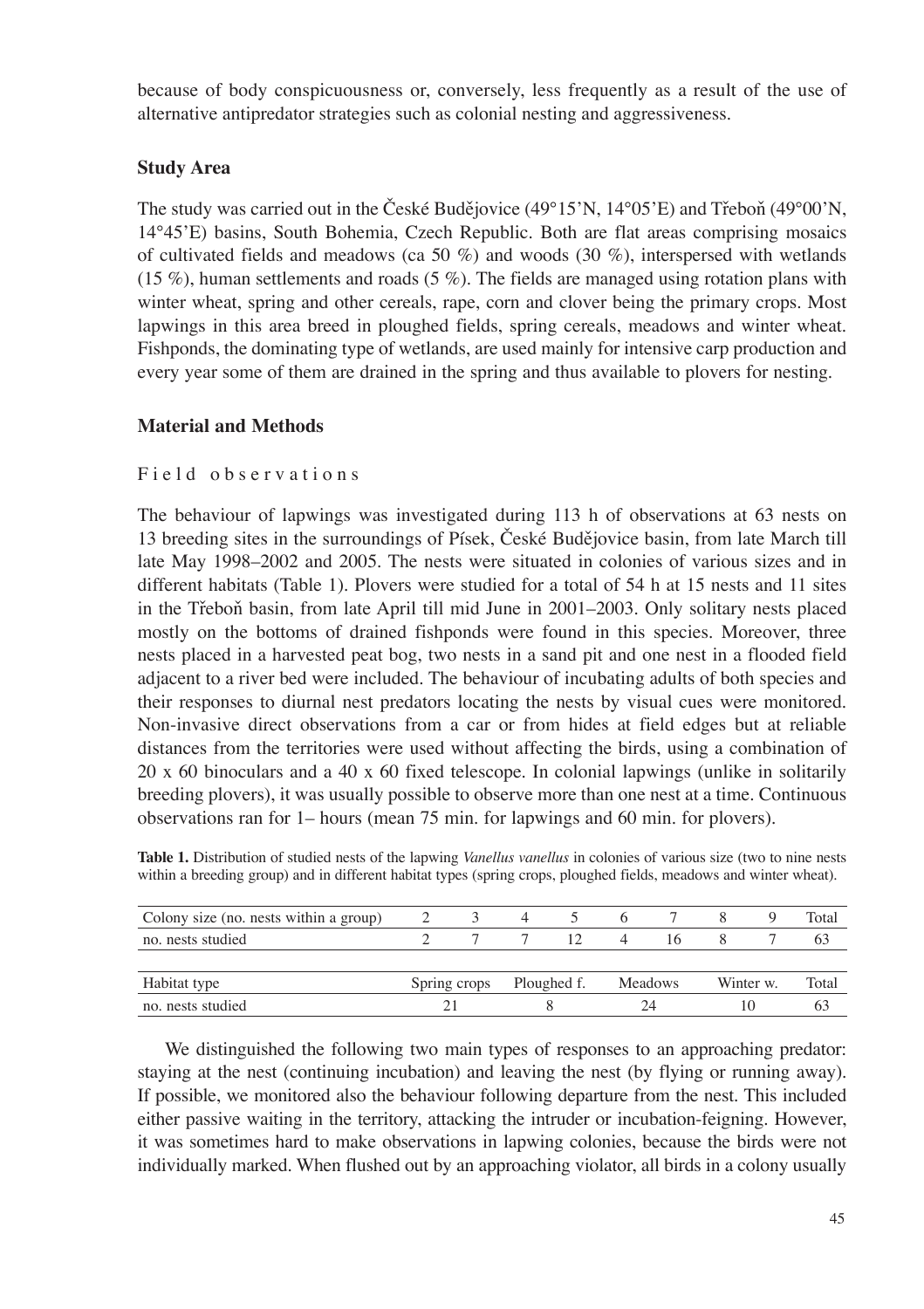mixed up, while some of them expelled the predator and some remained on the ground. Thus, only a limited set of observations is available for analysing behaviour after leaving the nest.

It was difficult to explicitly define the distance to which the reaction of incubating parents should be recorded. Territory size and shape are flexible due to variability of the habitat structure and the individuality of breeding birds in both species. Moreover, the nesting territories are often not contiguous and their borders are vague (C r a m p 1990). There are also differences in responses to various types of predators and their locomotion, such as walking or flying (W h i t t a m & L e o n a r d 2000). In general, warning calls and postures in both species may be recorded when the intruder appears 50–100 m away  $(E 11iot 1985, C r a m p 1990, own observations)$ . Thus, as a compromise, we defined this distance arbitrarily as a maximum of 100m for both the lapwing and the plover. Potential predators appearing beyond this distance and those closer but concealed by vegetation (e.g. dense shrubs along fishpond edges) being out of view of incubating birds and thus undetected by them were not considered.

The possible sex effect on the reaction to predators (as shown in the lapwing by K i s et al. 2000) was controlled for by maximising the total observation duration per nest and thus balancing the sample for both sexes (parents). The observations were made continuously, regardless of weather or time of the day (except reduced visibility during heavy rain, fog and dusk), between 06:30 a.m. and 06:30 p.m., as daily variation in the activity of predators on breeding grounds may influence the incubation patterns of the parents (S a s v a r i & H e g y i 2000). However, there was no reason to expect daily variation in individual responses to the same predator, so the time of the day was not considered as a predictor in the analyses.

The stage of incubation may affect the flushing distances in ducks according to predictions of the parental investment theory (A l b r e c h t & K l v a n a 2004). However, no effect of the incubation stage on frequency of attacks or on the time spent on attacks has been found in the lapwing (K i s et al. 2000). There could be an important effect when comparing the incubation stage and the period of rearing the young (W h i t t a m & L e o n a r d 2000), but a significant shift in perception of the same predator species within the incubation stage itself is unlikely (W a l t e r s 1990). As we tried to spread the observations over the whole incubation period of the studied nests, we did not consider this factor in further analyses.

#### Statistical analysis

The responses of parents of both wader species to predators were fitted using generalized linear models with a logistic link function and binomial error term  $(GLM_{\text{hion}})$ . The effects of particular predator species (controlled for individual nests) were treated separately for the lapwing and plover data sets. To avoid pseudoreplications due to repeated observations at most nests (mean number of records = 7.4 per one nest in the lapwing and 4.3 in the plover), the records were summed for individual nests. These were analysed as independent units to examine the effects of colony size and habitat type in lapwings (no such data was available for plovers) and differences between behavioural responses of the two wader species toward the dominant predator, the carrion crow *Corvus corone*. Numbers of observations per nest were controlled for in these models. The  $\chi^2$  statistics or F-test (if the overdispersion of residual deviance was  $> 1$ ; C r a w l e y 2002) were computed using the S-Plus software package (S-PLUS® 1999). We refer to significances based on Type III Sum of Squares.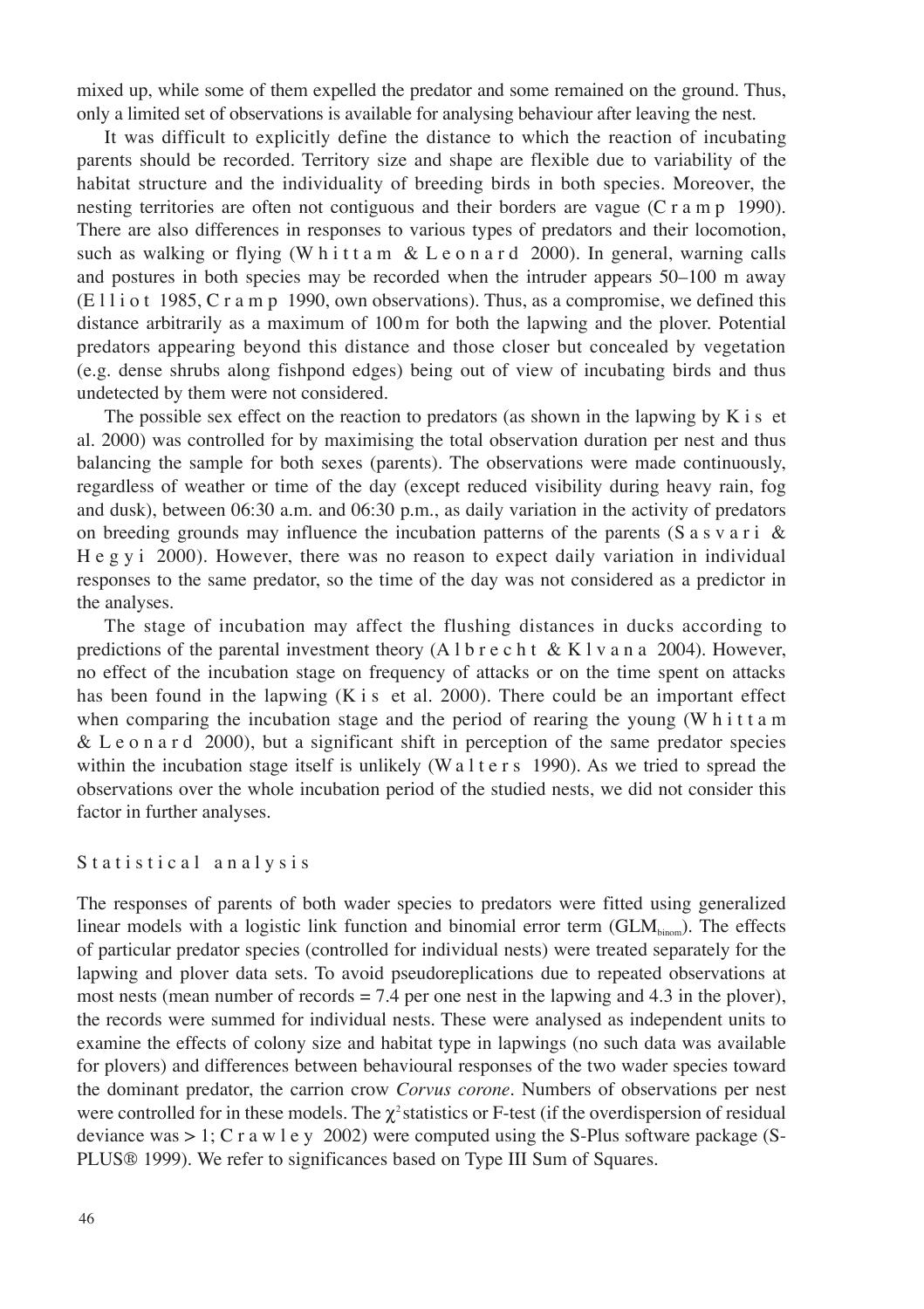#### **Results**

During observations of lapwings, nine species of nest predators were recorded within their breeding territories, with the black-headed gull *Larus ridibundus* being the most common (43% responses of lapwings). In plover breeding territories, the carrion crow was the commonest (50% responses of plovers) out of five predator species present (Table 2).

In total, we recorded 435 responses (either leaving the nest or staying at the nest and incubating the eggs) to the approaching nest predators in lapwings and 26 in plovers. Lapwings usually remained incubating and less frequently left the nests (29.6 %), while plovers mostly left the nests (67.6 %).

**Table 2.** Number of responses to nest predators observed in the breeding territories of lapwings *Vanellus vanellus* and plovers *Charadrius dubius*. Marsh harriers in plover territories were excluded from the analysis due to the potential predation risk for both nests and adults.

| <b>Species</b>                       | lapwing<br>Vanellus vanellus | plover<br>Charadrius dubius |  |  |
|--------------------------------------|------------------------------|-----------------------------|--|--|
| black-headed gull Larus ridibundus   | 187                          | 4                           |  |  |
| marsh harrier Circus aeruginosus     | 102                          |                             |  |  |
| carrion crow Corvus corone           | 79                           | 15                          |  |  |
| black-billed magpie <i>Pica pica</i> | 33                           | not observed                |  |  |
| hen harrier Circus cyaneus           | 13                           | not observed                |  |  |
| grey heron Ardea cinerea             | 10                           | 4                           |  |  |
| European jay Garrulus glandarius     | 5                            | 3                           |  |  |
| black stork Ciconia nigra            | 4                            | not observed                |  |  |
| raven Corvus corax                   | 2                            | not observed                |  |  |
| Total                                | 435                          | 26                          |  |  |

The responses of lapwings were not affected by colony size (GLM<sub>binom</sub>:  $F_{1.54} = 1.47$ ,  $P =$ 0.23) or habitat type ( $F_{1,54} = 1.82$ ,  $P = 0.17$ ) but varied significantly among predator species  $(F<sub>7,369</sub> = 1.47, P < 0.0001$ ; Fig. 1A), leaving the nest being a frequent but not prevailing behaviour in the presence of most predator species. Similar statistical significances (and thus not presented in this study) were obtained when we reduced the data set to the four most frequent predators, i.e. black-headed gull, marsh harrier (*Circus aeruginosus*), carrion crow and black-billed magpie (*Pica pica*).

The plovers responded differently to individual predator species ( $\chi^2_{3,25} = 15.8$ ,  $P =$ 0.0012). However, they left the nests more frequently than lapwings; nest departures dominated as a response to an approaching violator in two of four predator species (Fig. 1B).

As the behaviour of lapwings and plovers was strongly dependent on the particular predator species, we reduced the comparison between the two waders to their responses to the carrion crow. This species has been found to be the most common nest predator at plover breeding grounds (from which our total data set is limited) and, moreover, it provoked most departures from nests in both waders (Fig. 1). This predator also caused significantly fewer departures from nests in lapwings (44.3 %, n = 34 nests) than in plovers (87.5 %, n = 6 nests;  $F_{1,37} = 8.13$ ,  $P = 0.007$ ).

Leaving the nest involved either flying or running away. In both species, this reaction was followed by attacks against intruders less frequently than by passive waiting, i.e. most of the breaks in incubation forced by predators were not followed by aggression towards predators (Table 3). Although departures from the nest followed by a predator attack appeared more commonly in lapwings (28.1%) than in plovers (13.3%), the differences between the two species were not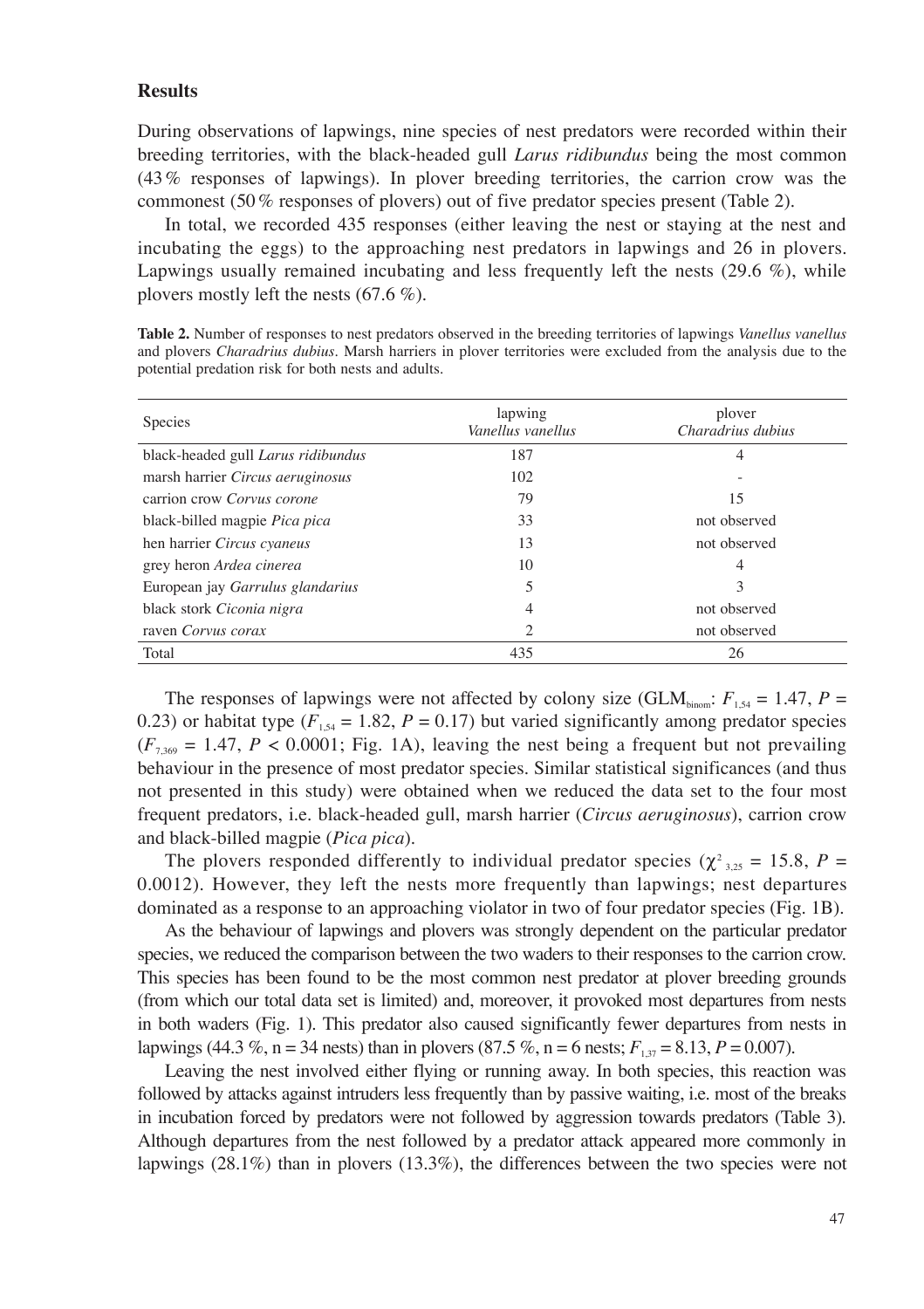

**Fig. 1**. Responses (leaving the nest or staying at the nest) of incubating lapwings *Vanellus vanellus* (A) and plovers *Charadrius dubius* (B) to approaching nest predators. The results are ordered according to the decreasing proportion of nest departures. The list of predators includes the following species: crow *Corvus corone*, harrier *Circus aeruginosus*, others (*Circus cyaneus*, *Ciconia nigra* and *Corvus corax*), gull *Larus ridibundus*, magpie *Pica pica,* jay *Garrulus glandarius* and heron *Ardea cinerea*.

significant ( $F_{1,37}$  = 1.32,  $P$  = 0.26). Instead of more frequent aggressive attacks, the plovers (but not lapwings) were repeatedly observed feigning incubation outside their real nest (Table 3).

### **Discussion**

Our results suggest that both charadriids, the northern lapwing and the little ringed plover, may rely on egg crypsis as a reasonable antipredator strategy. Both species regularly left the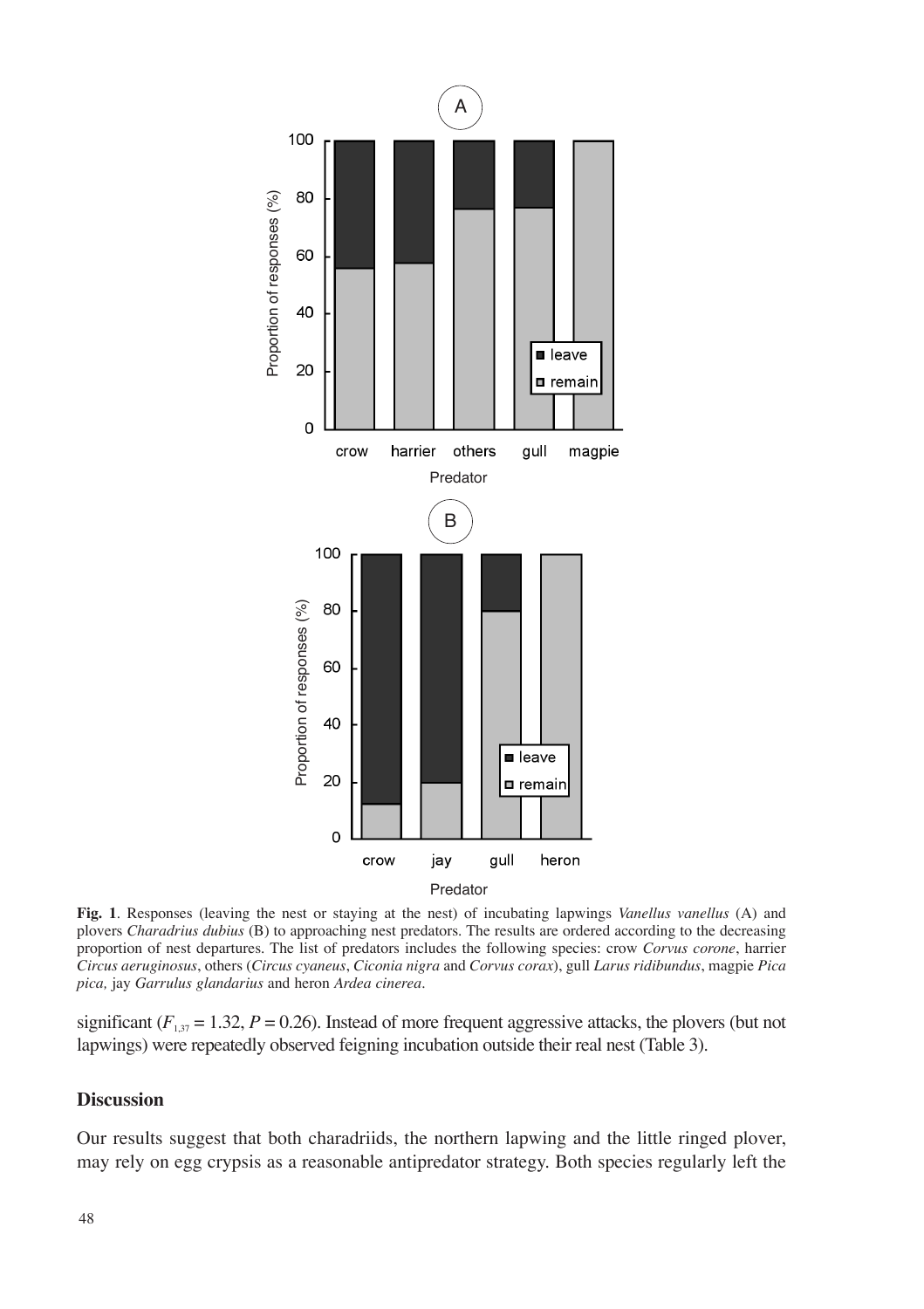| Species                                              | Lapwing<br>Vanellus vanellus |      | plover<br>Charadrius dubius |      |  |  |  |  |  |
|------------------------------------------------------|------------------------------|------|-----------------------------|------|--|--|--|--|--|
| Responses to carrion crows                           |                              |      |                             |      |  |  |  |  |  |
|                                                      | N                            | $\%$ | N                           | $\%$ |  |  |  |  |  |
| Flying away                                          | $13(9$ nests)                | 38.2 |                             |      |  |  |  |  |  |
| Running away                                         | $11(10$ nests)               | 32.4 | $10(6$ nests)               | 71.4 |  |  |  |  |  |
| Incubation-feigning                                  |                              |      | $4(2$ nests)                | 28.6 |  |  |  |  |  |
| Predator attack                                      | $10(8 \text{ nests})$        | 29.4 |                             |      |  |  |  |  |  |
| Total                                                | 34 (16 nests)                | 100  | $14(6$ nests)               | 100  |  |  |  |  |  |
| Responses to all nest predators except carrion crows |                              |      |                             |      |  |  |  |  |  |
|                                                      | N                            | $\%$ | N                           | $\%$ |  |  |  |  |  |
| Flying away                                          | 51 (16 nests)                | 54.3 | $1(1$ nest)                 | 11.1 |  |  |  |  |  |
| Running away                                         | $17(6$ nests)                | 18.1 | $2(1$ nest)                 | 22.2 |  |  |  |  |  |
| Incubation-feigning                                  |                              |      | $4(2$ nests)                | 44.5 |  |  |  |  |  |
| Predator attack                                      | $26(10 \text{ nests})$       | 27.6 | $2(1$ nest)                 | 22.2 |  |  |  |  |  |
| Total                                                | 94 (17 nests)                | 100  | $9(2$ nests)                | 100  |  |  |  |  |  |

**Table 3.** Types of responses to approaching predators associated with departures from nests in lapwings *Vanellus vanellus* and plovers *Charadrius dubius*.

nest without subsequently attacking the approaching common nest predators, such as corvids (carrion crow, European jay) or black-headed gulls. However, lapwings departed from the nests less frequently than plovers, suggesting that the two species differ in the extent to which this behavioural trait is used. Unlike plovers, breeding lapwings prefer an alternative strategy associated with colonial nesting and larger body size, both of them providing efficient harassment and exclusion of predators from nesting territories (E11i o t 1985, L a r s e n et al. 1996). In addition, lapwings can incubate more tightly while their partners guarding the nests are ready to attack the intruders (S a s v a r i & H e g y i 2000). As shown previously by C r e s s w e  $11$  (1997), species that actively defend their nests are assumed to show little correlation between the risk of nest predation and nest concealment. Nevertheless, the importance of masking the nest location by lapwing parents is well demonstrated when the birds return to the nest. They usually alight not right at the nest but a few tens of meters away from it. As soon as they land, they walk or run directly or round to the nest (C r a m p 1990, own observations).

The reduced amount of lapwing departures from the nests in the presence of nest predators may become advantageous particularly when predator densities are high. The northern lapwing starts to breed early in the season and incubating birds often experience cold weather, which substantially raises their energy requirements (L i s  $l$  e v a n d 2001). Thus, too frequent departures from the nest might have a detrimental effect on egg hatchability and on overall breeding success. Indeed, the colonial antipredator strategy of northern lapwings seems to ensure favourable hatching success also in areas with high incidence of predators (S a s v a r i  $&$  H e g y i 2000).

In contrast, small and cryptic plovers frequently responded to the approaching predators, particularly corvids, by leaving the nest. We suppose that when the incubating plovers detect a nest predator in time, they tend to hide the nest location more thoroughly than lapwings, due to their limited ability to defend the nest actively. When staying at the nest, the parent may disclose the clutch by showing its location to the predator  $(S \kappa u t c h 1949)$ , Cresswell 1997, Roper & Goldstein 1997, Muchai & du Plessis 2005). Our hypothesis can be indirectly supported by an additional behavioural trait shown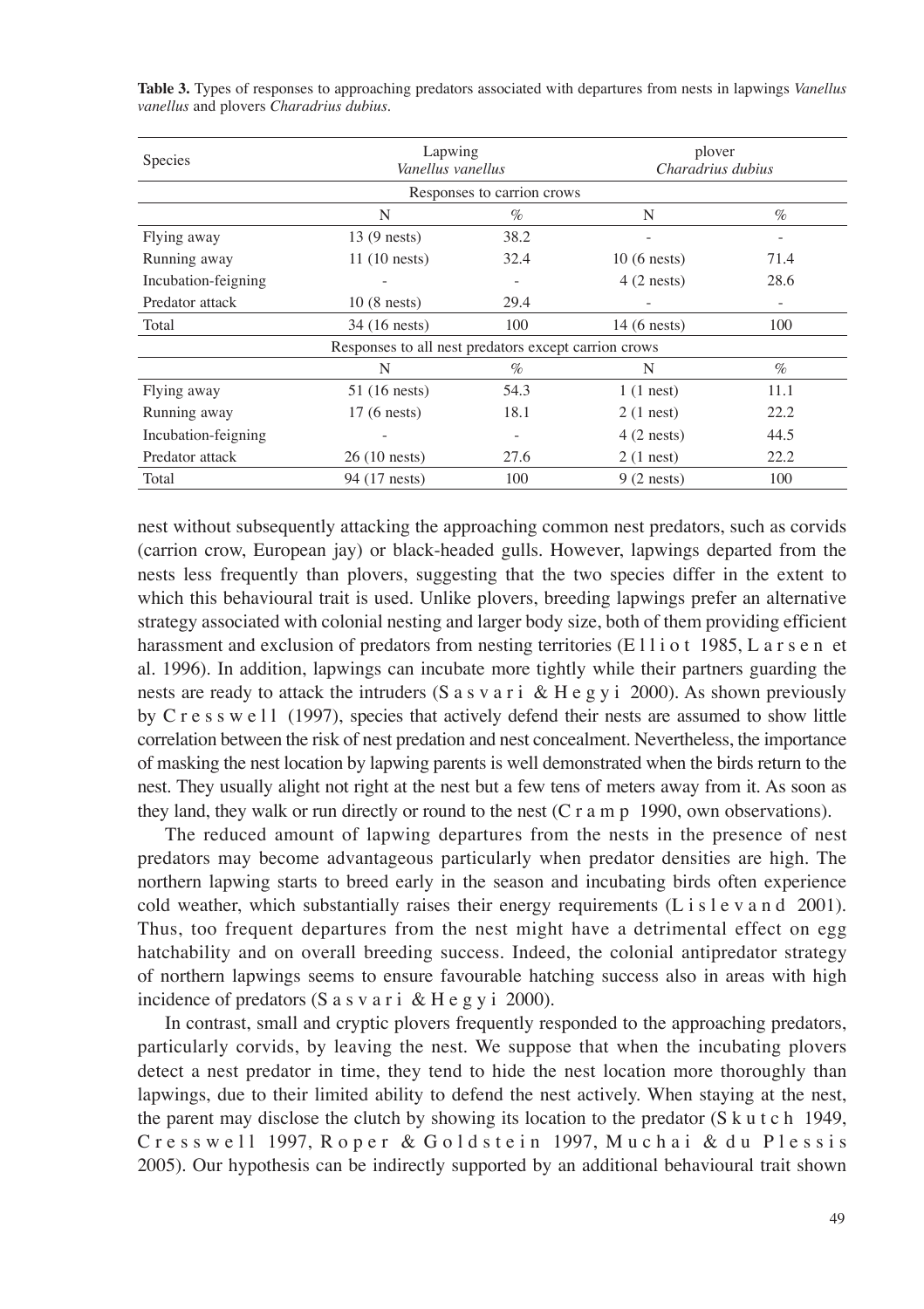by the plover – luring the predator away by false incubation outside the nest  $(C \rceil a \rceil p)$ 1990, this study). Also unlike lapwings, plovers regularly use another behavioural element, injury-feigning, which may switch the attention of a predator to the adult, while the plover draws away from the nest (C r a m p 1990). However, this behaviour is more typically during the brood-rearing than during the egg-incubation period (own unpubl. observations). In our study, only one lapwing male was observed exerting short elements of injury-feigning and distraction while attacking a small group of roe deer (*Capreolus capreolus*) in the proximity of the clutch (own unpubl. observation).

We did not find any effects of colony size or habitat (in lapwings) on behavioural responses to predators. In contrast, decision making of adults in both species varied strongly according to the predator species approaching the territory (see also  $C r a m p 1990$ ). Most departures from the nests occurred in the presence of corvids, which are considered highly skilled generalist predators of bird clutches in farmlands (Elliot 1985, Lugin buhl et al. 2001, R o o s 2002, O l s e n 2003, Š á l e k 2004).

We conclude that both wader species may commonly use passive reliance on egg crypsis as a possible way of protecting their nests against visually oriented predators. However, both of them also combine it with active behavioural elements such as predator attacks and/or incubation-feigning. Departure from the nest seems to be unprofitable as an exclusive form of nest protection, because attractive prey (eggs) primarily evolves to be cryptic, and crypsis itself may activate the search image attention processes (S p e e d 2000), at least in some imaginative predators such as corvids searching ingeniously for easy and nutritious food.

A c k n o w l e d g e m e n t s

We thank Tomáš A l b r e c h t for constructive comments on the manuscript and Jaroslav C e p á k for assistance in the field. We are thankful to Robin H e a l e y for his help with improving our presentation in English. This study was supported by the Czech Science Foundation (GAČR grant no. 206/97/P092).

### **L i t e r a t u r e**

- Albrecht T. & Klvana P. 2004: Nest crypsis, reproductive value of a clutch and escape decisions in incubating female mallards *Anas platyrhynchos*. *Ethology 110: 603–613.*
- Blanco G. & Bertellotti M. 2002: Differential predation by mammals and birds: implications for egg-colour polymorphism in a nomadic breeding seabird. *Biol. J. Linn. Soc. 75: 137–146.*
- Cramp S. (ed.) 1990: Handbook of the Birds of Europe, the Middle East and North Africa: The Birds of the Western Palearctic. Vol. 3: Waders to gulls. *Oxford Univ. Press, Oxford.*
- Crawley M. J. 2002: Statistical Computing. An Introduction to Data Analysis using S-Plus. *John Wiley & Sons Ltd., Chichester*.
- Cresswell W. 1997: Nest predation: the relative effects of nest characteristics, clutch size and parental behaviour. *Anim. Behav. 53: 93–103*.
- Elliot R. D. 1985: The exclusion of avian predators from aggregations of nesting lapwings (*Vanellus vanellus*). *Anim. Behav. 33: 308–314.*
- Fitzpatrick S. & Bouchez B. 1998: Effects of recreational disturbance on the foraging behaviour of waders on a rocky beach. *Bird Study 45: 157–171.*
- Glutz von Blotzheim U. N., Bauer K. M. & Bezzel E. 1975: Handbuch der Vögel Mitteleuropas. Bd. 6. *Akademische Verlagsgesellschaft, Wiesbaden.*
- Haskell D. G. 1996: Do bright colors at nests incur a cost due to predation? *Evolutionary Ecology 10: 285–288*.
- Hegyi Z. & Sasvári L. 1998: Parental condition and breeding effort in waders. *J. Anim. Ecol. 67: 41–53.*
- Hockey P. A. R. 1982: Adaptiveness of nest-site selection and egg coloration in the African Black Oystercatcher *Haematopus moquini. Behav. Ecol. Sociobiol. 11: 117–123.*